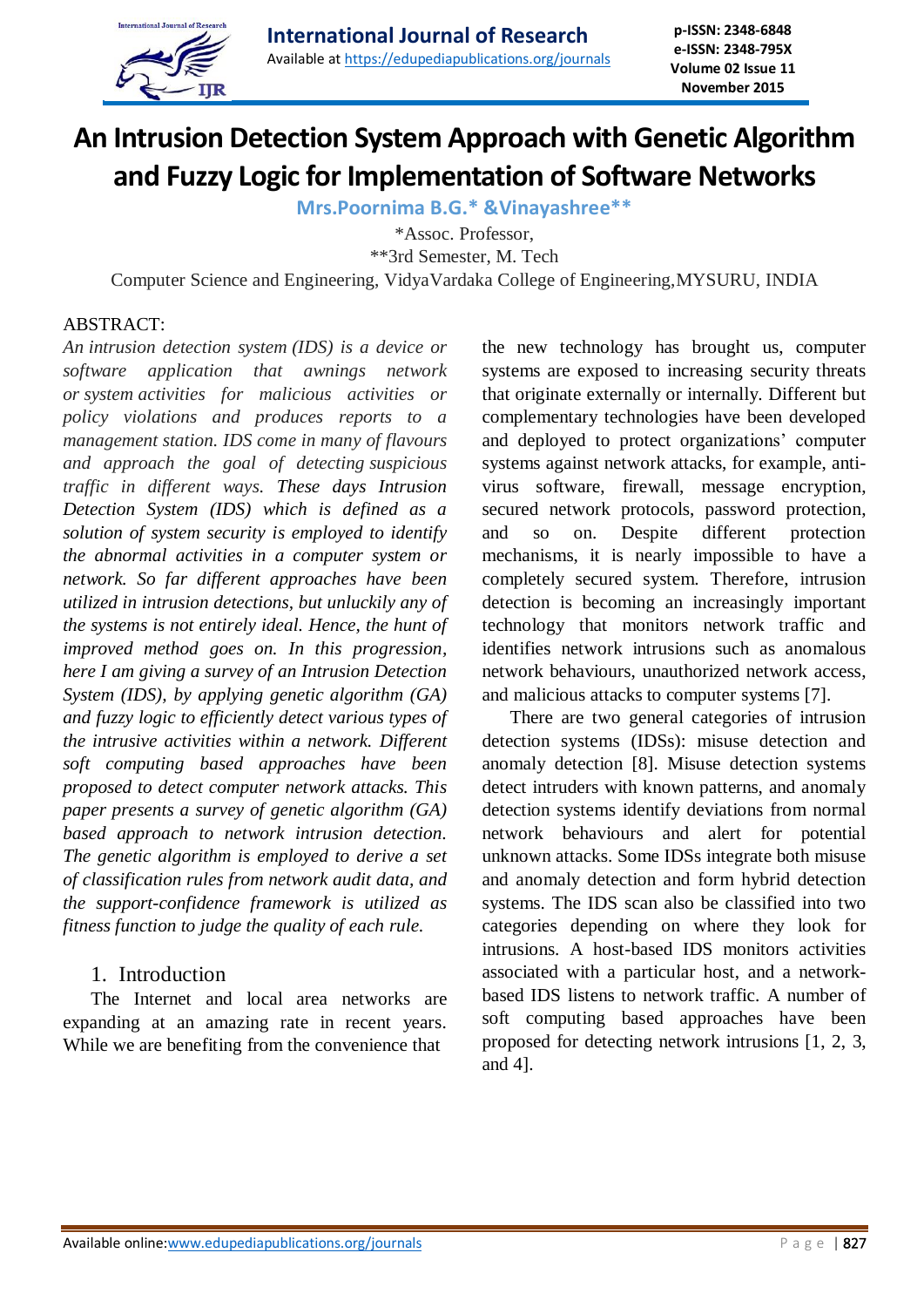

Soft computing refers to a group of techniques that exploit the tolerance for imprecision, uncertainty, partial truth, and approximation to achieve robustness and low solution cost. The principle constituents of soft computing are Fuzzy Logic (FL),Artificial Neural Networks (ANNs), Probabilistic Reasoning (PR), and Genetic Algorithms (GAs).Intrusion detection is designed to monitor the malicious activities ([1], [2], [3] and[4]) occurring in a computer systemor network inside or outside and analysing them for signs of possible incidents, which are violations or forthcomingthreats of violation of computer security policies, acceptable utilized policies, or standard security practices. Intrusionincidents to computer systems are increasing because of the commercialization of the internet and local networksand new automated hacking tools. Computer systems are turning out to be more and more susceptible to attack, due toits extended network connectivity.

Intrusion Detection Systems (IDS) are primarily focused on identifying possible incidents, logging informationabout them, attempting to stop them, and reporting them to security administrators in real-time, or near real-time,and those that process audit data with some delay (non-real-time). The latter approach would in turn delay the time ofdetection. In addition, organizations use IDSs for other purposes, such as identifying problems with security policies,documenting existing threats, and deterring individuals from violating security policies. IDSs have become a necessaryaddition to the security infrastructure of nearly every organization.

## 2. Genetic Algorithms

Genetic algorithms [3, 10] employ metaphor from biology and genetics to iteratively evolve a population of initial individuals to a population of high quality individuals, where each individual represents a solution of the problem to be solved and is composed of a fixed number of genes. The number of possible values of each gene is called the cardinality of the gene. Figure 1 illustrates the operation of a general genetic algorithm. The operation starts from an initial population of randomly generated individuals. Then the population is evolved for a number of generations and the qualities of the individuals are gradually improved. During each generation, three basic genetic operators are sequentially applied to each individual with certain probabilities, i.e., selection, crossover, and mutation. First, a number of best-fit individuals are selected based on a user-defined fitness function. The remaining individuals are discarded. Next, a number of individuals are selected and paired with each other.

Genetic Algorithm Incorporating the concept of evolutionary genetic algorithm to produce a set of rules which can be applied on network testing set can help in producing results in detection of intrusions in network. Various researchers have adopted genetic algorithm in different ways for detection of intrusions.

A genetic algorithm is a searching technique used to find out solution to problems which can be illustrated in numerous problem dependent ways. The effectiveness of the solution is evaluated by determining its fitness function. It finds solution space for an optimal solution to a problem. The basic characteristic of the genetic algorithm is how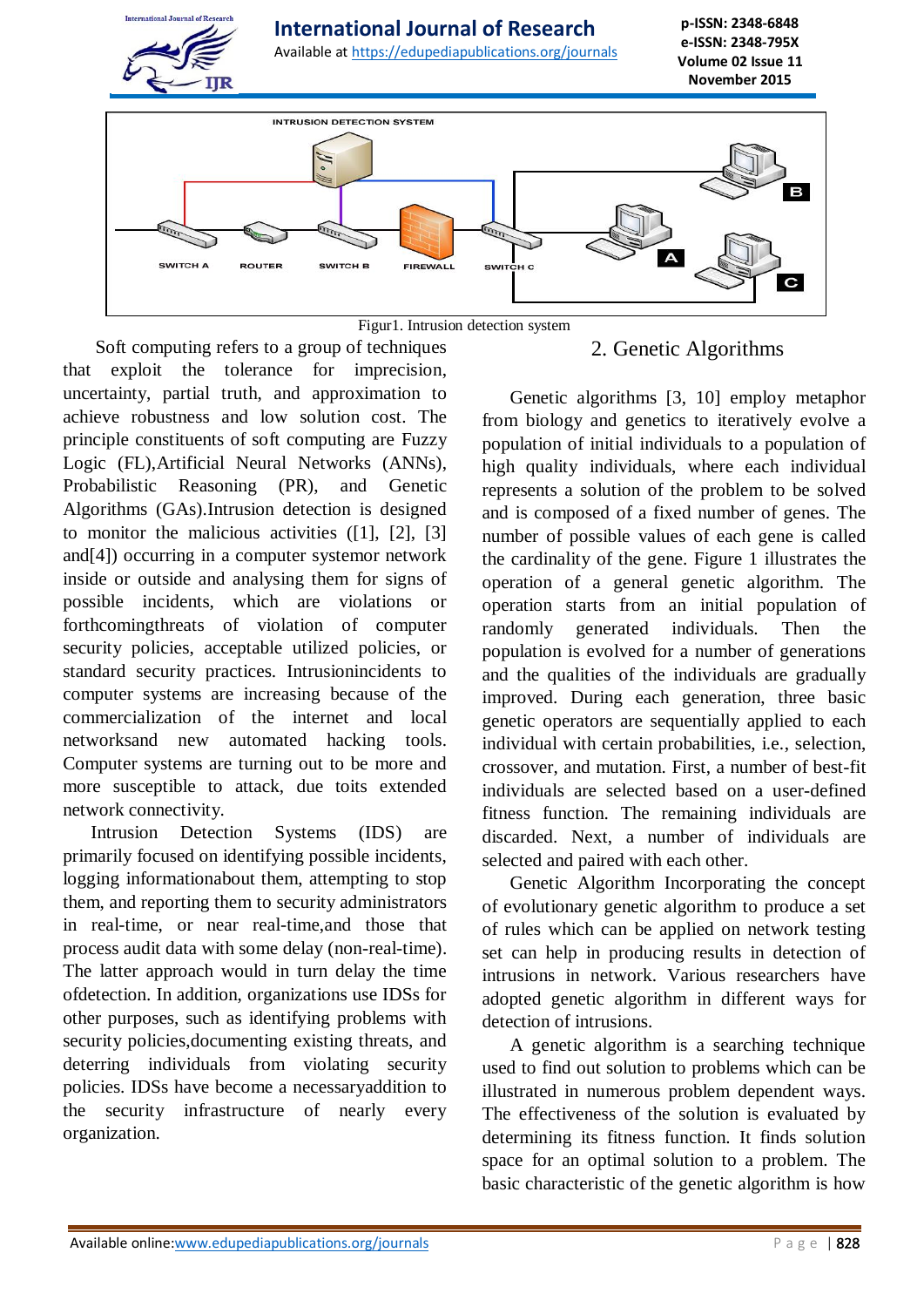

the search is performed. The algorithm produces a population of possible solutions for a problem and let them evolve over multiple generations for finding better solutions.

Genetic algorithm process commence with a set of potential solutions (chromosomes) which comprises a population, are generated or selected on random basis. These chromosomes evolve during various generations producing new offsprings by using techniques like crossover and mutation.



Figure 1. The operation of a generic GA.

When a GA is used for problem-solving, three factors will have impact on the effectiveness of the algorithm, they are: 1) the selection of fitness function; 2) the representation of individuals; and 3) the values of the GA parameters. The determination of these factors often depends on applications. In our implementation for network intrusion detection, the support-confidence framework was used as fitness function, a simple

GA (rather than GP) was employed to represent and derive rules, and appropriate GA parameters, including selection rate, crossing over style, mutation rate, etc. were chosen based on a large number of experiments.

## 3. Related Work

This section briefly summarizes some of the applications of soft computing techniques for intrusion detection. However, a number of GA based IDSs are discussed in the later part of the paper in order to compare and contrast those work with our work. GAs and GP have been used for network intrusion detection in different ways. Some approaches directly use GAs to derive the classification rules [2, 5, 6, 10], while some others use different AI methods for acquisition of rules, where GAs are used to select appropriate features or to determine the optimal parameters of some functions [1, 5].

Li [5] propose a GA-based method to detect anomalous network behaviours. Both quantitative and categorical features of network data are included when deriving classification rules using GA. The inclusion of quantitative features may lead to increased detection rates. However, no experimental results are available yet.Hassan [4], Baruah ([5], [6]), Neog and Sut [9] have forwarded an extended definition of fuzzy set which enables usto define the complement of a fuzzy set. Our proposed system agrees with them as this new definition satisfies all the properties regarding the complement of a fuzzy set.

Gong [2] presented an implementation of GA based approach to Network Intrusion Detection using GA and showedsoftware implementation. The approach derived a set of classification rules and utilizes a support-confidenceframework to judge fitness function.

Xia, Hariri and Yousif [3] used GA to detect anomalous network behaviours based on information theory ([9],[11]). Some network features can be identified with network attacks based on mutual information between networkfeatures and type of intrusions and then using these features a linear structure rule and also a GA is derived. Theapproach of using mutual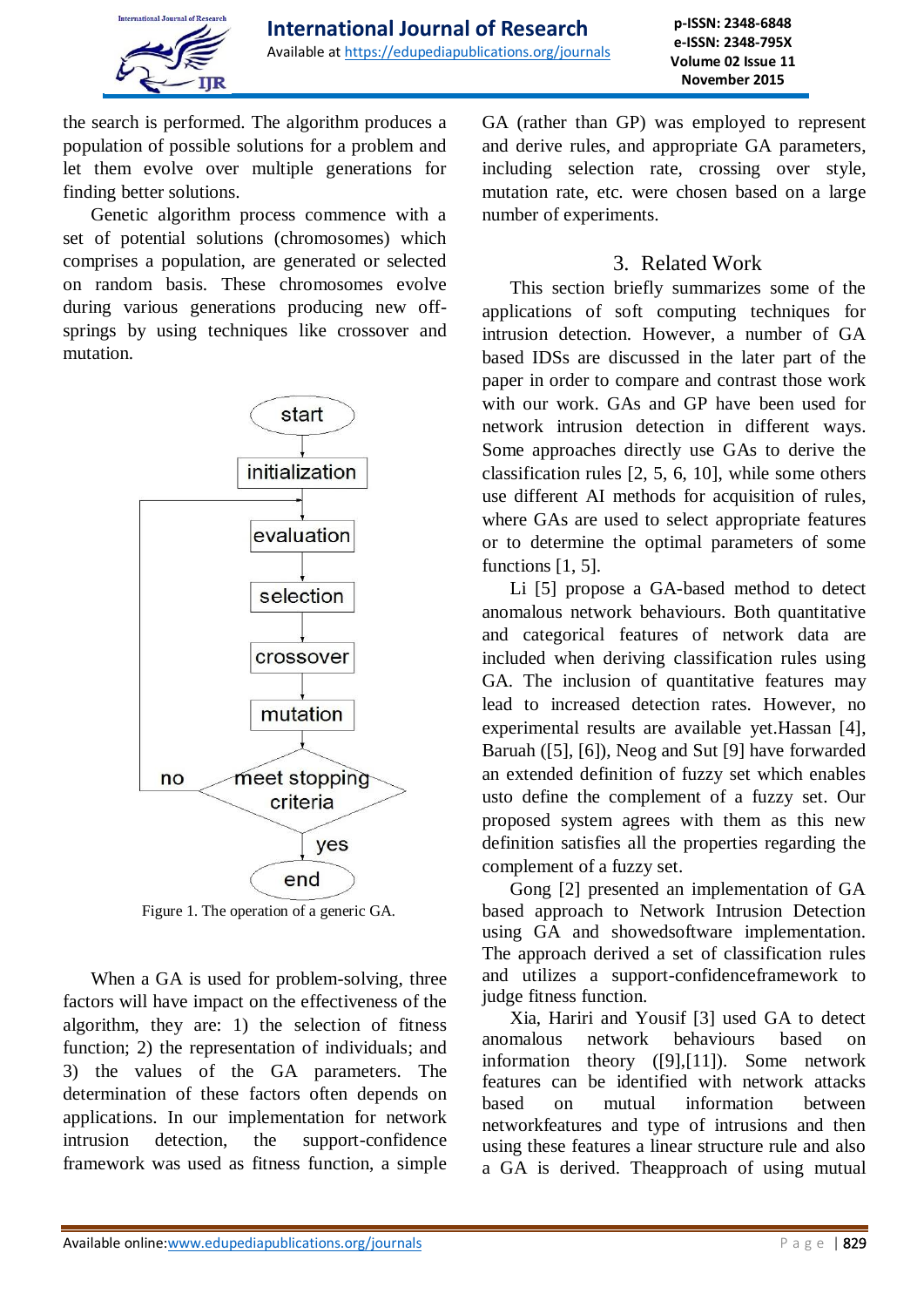information and resulting linear rule seems very effective because of the reduced complexityand higher detection rate. The only problem is that it considered only the discrete features.

Abdullah [6] showed a GA based performance evaluation algorithm to network intrusion detection. The approachuses information theory for filtering the traffic data.

Lu and Traore used historical network dataset using GP to derive a set of classification. They usedsupport-confidence framework as the fitness function and accurately classified several network intrusions. But their useof genetic programming made the implementation procedure very difficult and also for training procedure more dataand time is required.

## 4. INTRUSION DETECTION OVERVIEW

The following sections give a short overview of networking attacks, classifications and various components ofIntrusion Detection System.

## A. NETWORKING ATTACKS

This section is an overview of the four major categories of networking attacks. Every attack on a network cancomfortably be placed into one of these groups  $[7]$  –

**1.Denial of Service (DoS):**A DoS attack is a type of attack in which the hacker makes a computing or memoryresources too busy or too full to serve legitimate networking requests and hence denying users access to amachine e.g. apache, ping of death, back, mail bomb, UDP storm etc. are all DoS attacks.

**2. Remote to User Attacks (R2L):** A remote to user attack is an attack in which a user sends packets to a machineover the internet, which he/she does not have access to in order to expose the machines vulnerabilities andexploit privileges which a local user would have on the computer e.g. guest, xnsnoop,sendmaildictionary etc.

**3. User to Root Attacks (U2R):**These attacks are exploitations in which the hacker starts off on the system with anormal user account and attempts to abuse vulnerabilities in the system in order to gain super user privileges e.g.perl, xterm.

**4.Probing:** Probing is an attack in which the hacker scans a machine or a networking device in order to determineweaknesses or vulnerabilities that may later be exploited so as to compromise the system. This technique iscommonly used in data mining e.g. saint, portsweep, mscan, nmap etc.

## *B. CLASSIFICATION OF INTRUSION DETECTION*

Intrusions Detection can be classified into two main categories. They are as follow:

**1.Host Based Intrusion Detection:** HIDSs evaluate information found on a single or multiple host systems,including contents of operating systems, system and application files ([11], [16]).

**2.Network Based Intrusion Detection:**  NIDSs evaluate information captured from network communications,analysing the stream of packets which travel across the network ([11],  $[16]$ ).

## **5. A GA-Based IDS**

The proposed GA-based intrusion detection approach contains two modules where each works in a different stage. In the training stage, a set of classification rules are generated from network audit data using the GA in an offline environment. In the intrusion detection stage, the generated rules are used to classify incoming network connections in the real time environment. Once the rules are generated, theintrusion detection is simple and efficient. In thefollowing sections, we focus our discussions on deriving the set of rules using GA.

#### *A. GENETIC ALGORITHM OVERVIEW*

A Genetic Algorithm (GA) is a programming technique that uses biological evolution as a problem solving strategy. It is based on Darwinian's principle of evolution and survival of fittest to optimize a population of candidatesolutions towards a predefined fitness [12].

The proposed GA based intrusion detection system contains two modules where each works in a different stage. Inthe training stage, a set of classification rules are generated from network audit data using the GA in an offlineenvironment. In the intrusion detection stage, the generated rules are used to classify incoming network connections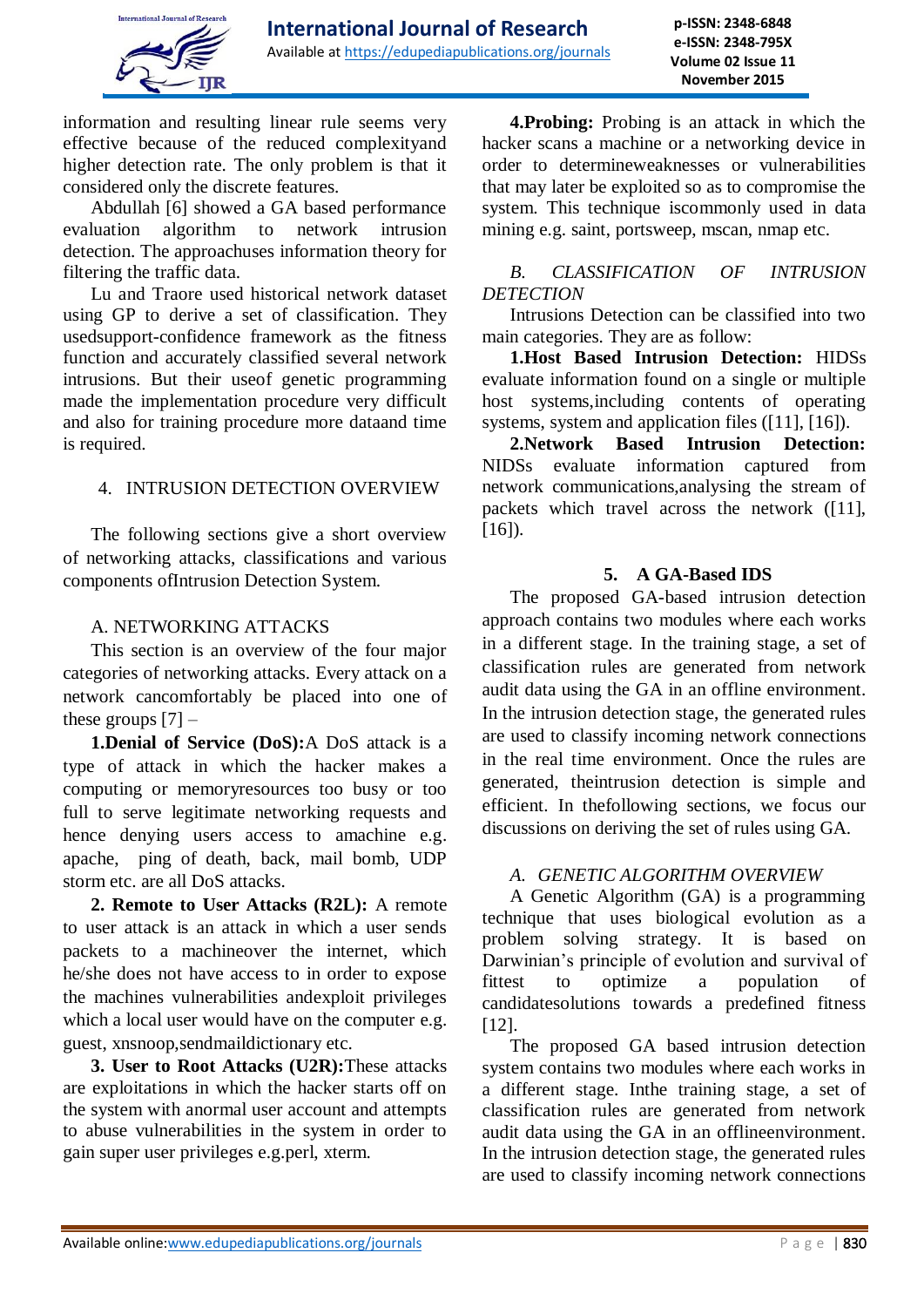

**p-ISSN: 2348-6848 e-ISSN: 2348-795X Volume 02 Issue 11 November 2015**

inthe real-time environment. Once the rules are generated, the intrusion detection system becomes simple, experiencedand efficient one.

### *B. FUZZY LOGIC*

It has been shown that a fuzzy number [a, b, c] is defined with reference to a membership function $\mu(x)$  lying between 0 and 1,  $a \le x \le c$ . Further, he has extended this definition in the following way. Let  $\mu$ 1(x) and  $\mu$ 2(x)be two functions,  $0 \le \mu 2(x) \le \mu 1(x) \le 1$ . He has concluded  $\mu$ 1(x) the fuzzy membership function, and  $\mu$ 2(x) a reference function, such that  $(\mu 1(x) - \mu 2(x))$  is the fuzzy membership value for any x. Finally he has characterized such a fuzzynumber by  $\{x, \mu1(x)\}$ ,  $μ2(x): x ∈ Ω$ .

The complement of μxis always counted from the ground level in Zadehian's theory [10], whereas it actuallycounted from the level if it is not as zero that is the surface value is not always zero. If other than zero, the problemarises and then we have to count the membership value from the surface for the complement of μx. Thus I couldconclude the following statement Complement of  $\mu x = 1$  for the entire levelMembership value for the complement of μx  $= 1$ - μx. My system forwarded a definition of complement of an extended fuzzy set where the fuzzy reference function is notalways zero. The definition of complement of a fuzzy set proposed by Hassan [4], Baruah ([7], [8]), Neog and Sut [9]could be seen a particular case of what I am giving. I shall use Baruah's definition of the complement of a normal fuzzyset in my article.

## 5.1. Data Representation

Several network features have higher possibilities to be involved in network intrusions [7, 9]. In our approach, seven of those features are selected from the network audit data to compose a classification rule.

## 5.2. Fitness Function

To determine the fitness of a rule, the support confidence framework [8] is used. If a rule is represented as if A then B, then the fitness of the rule is determined using following equations: support =  $|A \text{ and } B| / N$ 

confidence  $= |A \text{ and } B| / |A|$ 

fitness =  $w1 * support + w2 * confidence$ 

Here, N is the total number of network connections in the audit data, |A| stands for the number of network connections matching the condition A, and |A and B| is the number of network connections that matches the rule if A then B. The weights w1 and w2 are used to control the balancebetween the two terms and have the default values of  $w1=0.2$  and  $w2=0.8$  s.

Intrusion detection systems are an asset to effective security implemented on networked systems. It is basically a set of techniques that are used to detect suspicious activity at network and host level. It is generally categorized into two basic categories: Signature based and Anomaly detection systems.

Generally, an intrusion detection system captures data from network and detects anomalies in it by applying its specified rules. IDS can possess different capabilities which depend upon how complex and sophisticated the components are.

NIDS (Network-based IDS) are intrusion detection systems that acquire data packets roaming on network media and compare them to the database of signatures.

HIDS (Host-based IDS) are intrusion detection systems that are installed as agents on host and look into systems and application log files to capture any intruder activity.

## 6. *COMPONENTS OF INTRUSION DETECTION SYSTEM*

An intrusion detection system normally consists of three functional components [17]. The first component of anintrusion detection system, also known as the event generator, is a *data source*. Data sources can be categorized intofour categories namely Host-based monitors, Networkbased monitors, Application-based monitors and Target-basedmonitors.

The second component of an intrusion detection system is known as the *analysis engine*. This component takesinformation from the data source and examines the data for symptoms of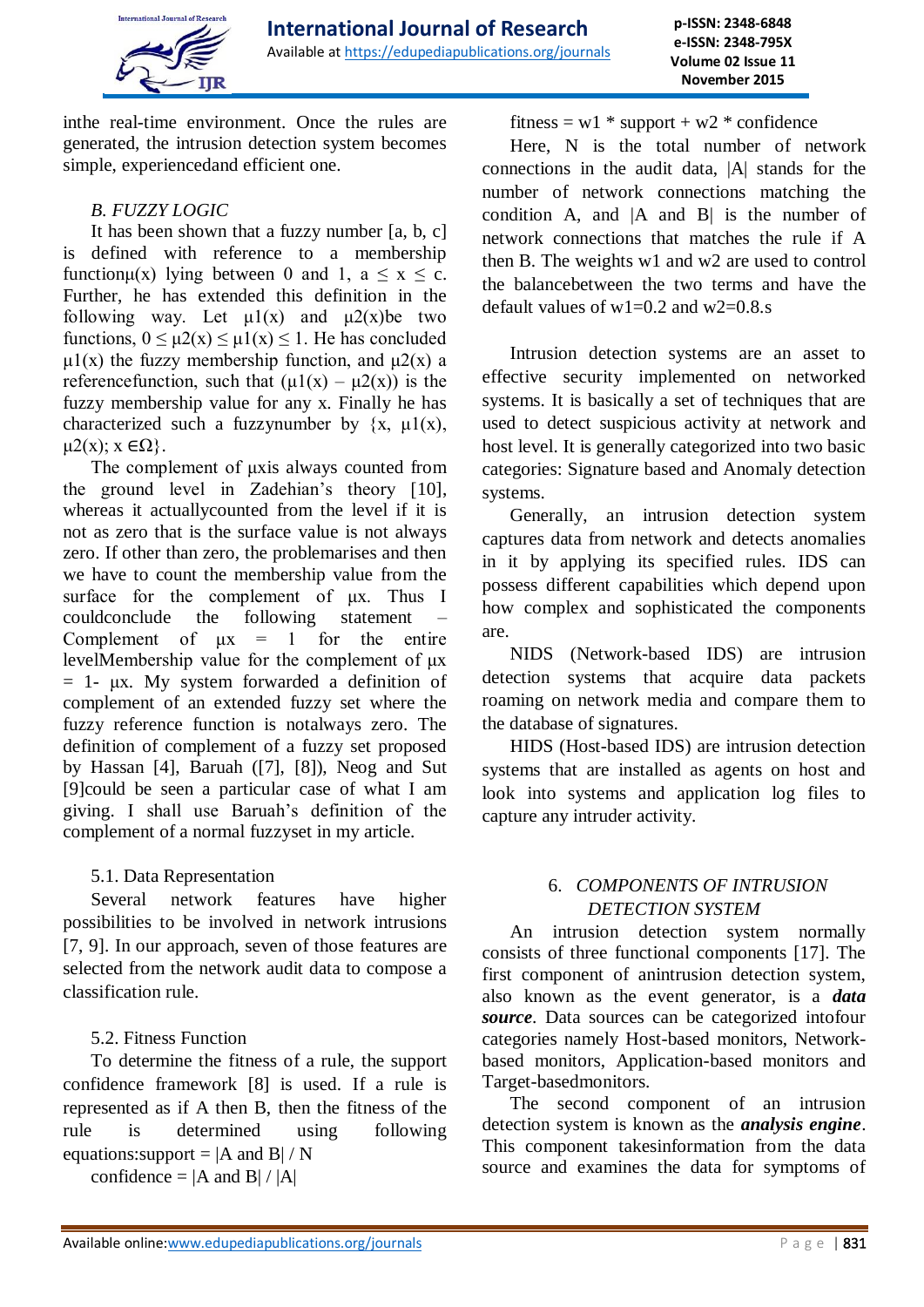

attacks or other policy violations. Theanalysis engine can use one or both of the following analysis approaches:

1. **Misuse/Signature-Based Detection:** This type of detection engine detects intrusions that follow Ill-knownpatterns of attacks (or signatures) that exploit known software vulnerabilities ([18], [19]). The main limitation ofthis approach is that it only looks for the known weaknesses and may not care about detecting unknown futureintrusions [20].

2. **Anomaly/Statistical Detection:** An anomaly based detection engine will search for something rare or unusual [20]. They analyses system event streams, using statistical techniques to find patterns of activity that appear tobe abnormal. The primary disadvantages of this system are that they are highly expensive and they canrecognize an intrusive behaviour as normal behaviour because of insufficient data.

The third component of an intrusion detection system is the *response manager*. In basic terms, the responsemanager will only act when inaccuracies (possible intrusion attacks) are found on the system, by informingsomeone or something in the form of a response.

#### Conclusion

In this paper, a method of applying genetic algorithms for network intrusion detection is presented. A software is implemented for the presented method, and its architecture and operations are described in detail using high level class diagram and pseudo-code. One of the major advantages of this technique is due to the fact that in the real world, the types of intrusions change and become complicated very rapidly. The proposed detection system can upload and update new rules to the systems as the new intrusions become known. Therefore, it is cost effective and adaptive.

A GA is used to derive a set of classification rules from network audit data. Seven network features including both categorical and quantitative data fields were used when encoding and deriving the rules. The support-confidence framework, is used to select the appropriate rules. Depending on the selection of fitness function weight values, the generated rules can be used to either generally detect network intrusions or precisely classify the types of intrusions.

#### **REFERENCES**

[1] S. M. Bridges and R. B. Vaughn, "Fuzzy Data Mining And Genetic Algorithms Applied To Intrusion Detection", *Proceedings of 12th Annual CanadianInformation Technology Security Symposium,*  pp. 109- 122, 2000.

[2] A. Chittur, "Model Generation for an Intrusion Detection System Using Genetic Algorithms", http:// www1.cs.columbia.edu/ids/publications/gaids-thesis 01.pdf (accessed in January 2005).

[3] M. Crosbie and E. Spafford, "Applying Genetic Programming to Intrusion Detection", *Proceedings ofthe AAAI Fall Symposium,* 1995

[4] D. Dasgupta and F. A. Gonzalez, "An Intelligent Decision Support System for Intrusion Detection and Response", *MMM-ACNS, Lecture Notes in Computer Science*, vol. *2052,* pp. 1-14, 2001.

[5] W. Li, "A Genetic Algorithm Approach to Network Intrusion Detection", SANS Institute, USA, 2004

[6] W. Lu and I. Traore, "Detecting New Forms of Network Intrusion Using Genetic Programming", *Computational Intelligence,* vol. 20, pp. 3, Blackwell Publishing, Malden, pp. 475-494, 2004.

[7] A. Adetoye, A. Choi, M. Md. Arshad, and O. Soretire, "Network Intrusion Detection & Response System", Group Report, September 2003, <http://www.cs.ucl.ac.uk/teaching/dcnds/group-reports> /2003/2003-hailes-b.pdf (accessed in January 2005).

[8] B. Mukherjee, L. T. Heberlein, and K. N. Levitt, "Network intrusion detection", *IEEE Network*, 8(3): 26- 41, May/June 1994.

[9] T. Xiao, G. Qu, S. Hariri, and M. Yousif, "An Efficient Network Intrusion Detection Method Based on Information Theory and Genetic Algorithm", *Proceedings of the 24th IEEE InternationalPerformance Computing and Communications*

*Conference (IPCCC '05),* Phoenix, AZ, USA. 2005.

[10] H. Pohlheim, "Genetic and Evolutionary Algorithms: Principles, Methods and Algorithms",